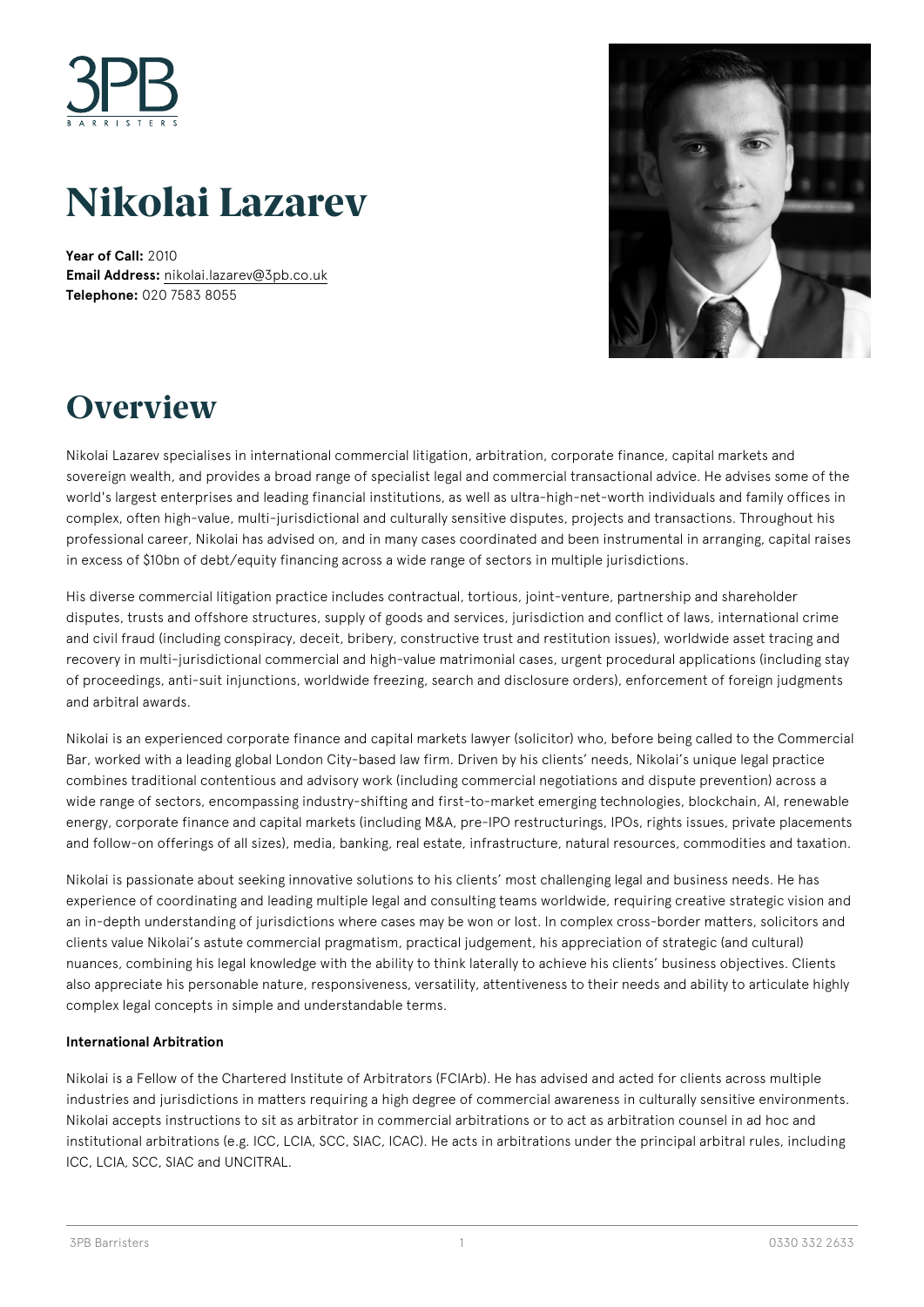### **Selected Experience**

- Advising Kazakh and Chinese state oil firms on the acquisition of one of the largest Kazakh upstream enterprises as part of a \$10bn 'loan for oil' deal.
- Acting for a co-defendant in a \$6bn dispute involving a state-owned Central Asian Bank.
- Advising a multinational renewable energy enterprise on a \$1bn IPO with a private placement and subsequent rights issue.
- Advising the government of Turkey on its sovereign note issuance programme.
- Advising a prominent billionaire investor on the takeover of a leading European football club.
- Advising a leading international bank on a €400m Sukuk issuance.
- Advising an art dealer on the acquisition of several Old Masters, raising complex issues around Nazi-looted art, provenance and title.
- Advising the ex-wife of a prominent billionaire in connection with obtaining (an additional) financial remedy by 'reopening' her foreign divorce under Part III of the Matrimonial and Family Proceedings Act 1984.
- Advising numerous ultra-high-net-worth individuals worldwide on various 'private client' matters, including wealth management, trusts, taxation, investments and philanthropy.

### **Public Engagements**

A regular public speaker and media commentator, Nikolai often addresses audiences at leading international forums. He is available for interview via his chambers.

### **Publications**

Nikolai has written articles on international corporate governance, international commercial arbitration, human rights, legal philosophy and bioethics which have been published in leading legal journals, including International Company and Commercial Law Review (Sweet & Maxwell) and the Journal of the Chartered Institute of Arbitrators. Regarded as an authority on a variety of subjects, he is often cited in law books and renowned legal journals, including *Harvard International Law* Journal, Oxford Journal of Legal Studies, Society of Legal Scholars (Cambridge University Press).

### **Interests**

Nikolai's leisure interests include running (he is known as 'the fastest barrister' and was the winner of the 100m Chariots of Fire Sprint hosted by the Inner Temple to celebrate Harold Abrahams' iconic win at the 1924 Paris Olympics), travelling, hiking, mountain climbing, speed skating, as well as the English countryside, oriental ceramics, music and art.

### **Academic qualifications**

- 2001-2004: LLB (Hons) (UCL, London) with First Class in final dissertation
- 2004-2005: LLM (UCL, London) with Distinctions in two final dissertations
- 2006-2007: LPC (BPP Law School, London) with Commendation

## **Professional qualifications & appointments**

- Called to the Bar in 2010 (England & Wales)
- Fellow of the Chartered Institute of Arbitrators (FCIArb)
- Solicitor (England & Wales)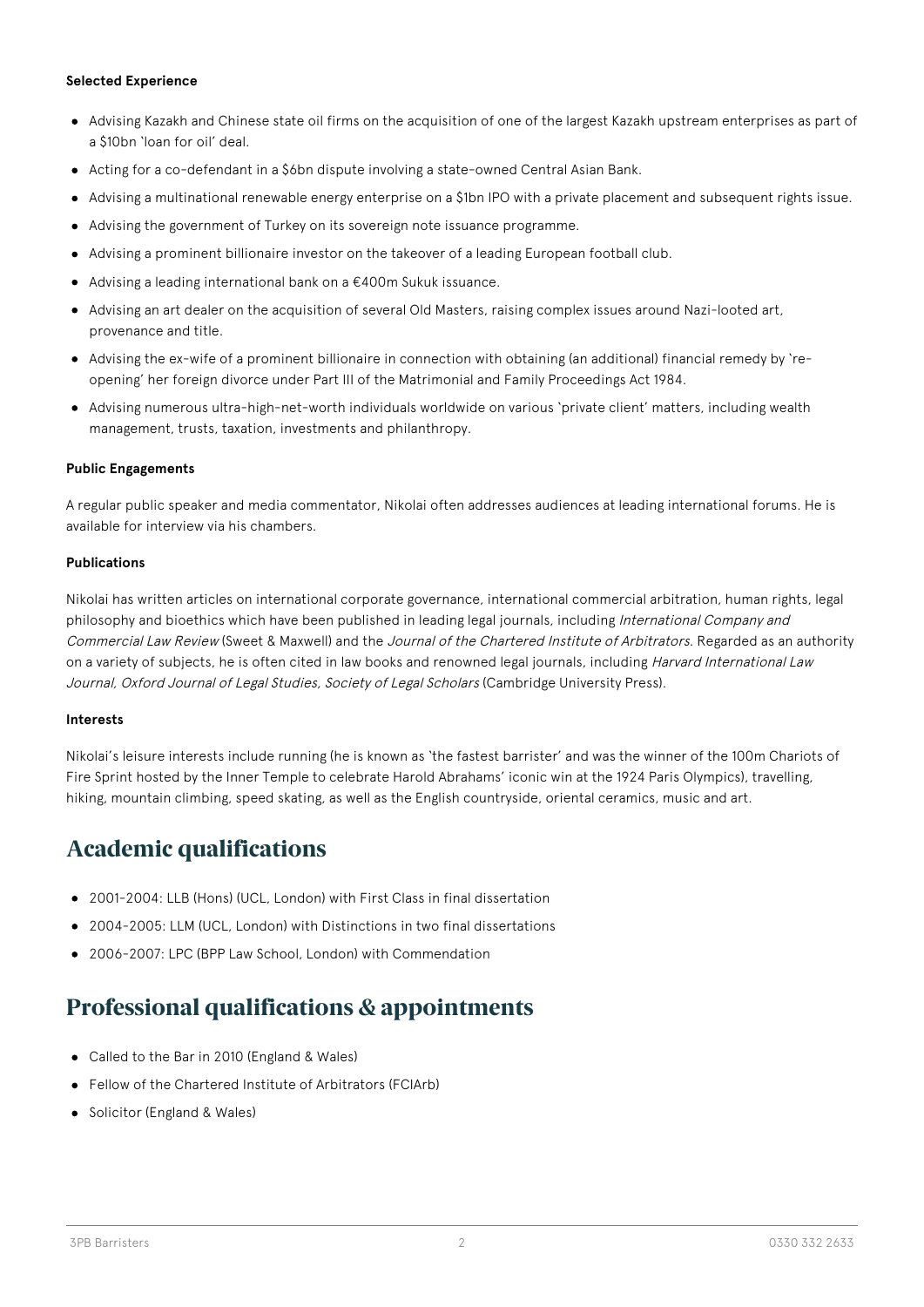## **Professional bodies**

- Inner Temple
- Chartered Institute of Arbitrators (CIArb); Fellow (FCIArb)  $\bullet$
- Commercial Bar Association (COMBAR)
- Technology & Construction Bar Association (TECBAR)
- Chancery Bar Association (ChBA)
- Bar European Group (BEG)
- Law Society of England & Wales
- Law Society (International Division)

## **Direct Access**

Nikolai Lazarev is qualified to accept instructions directly from members of the public, corporations, financial institutions and professional clients under the Direct Access scheme.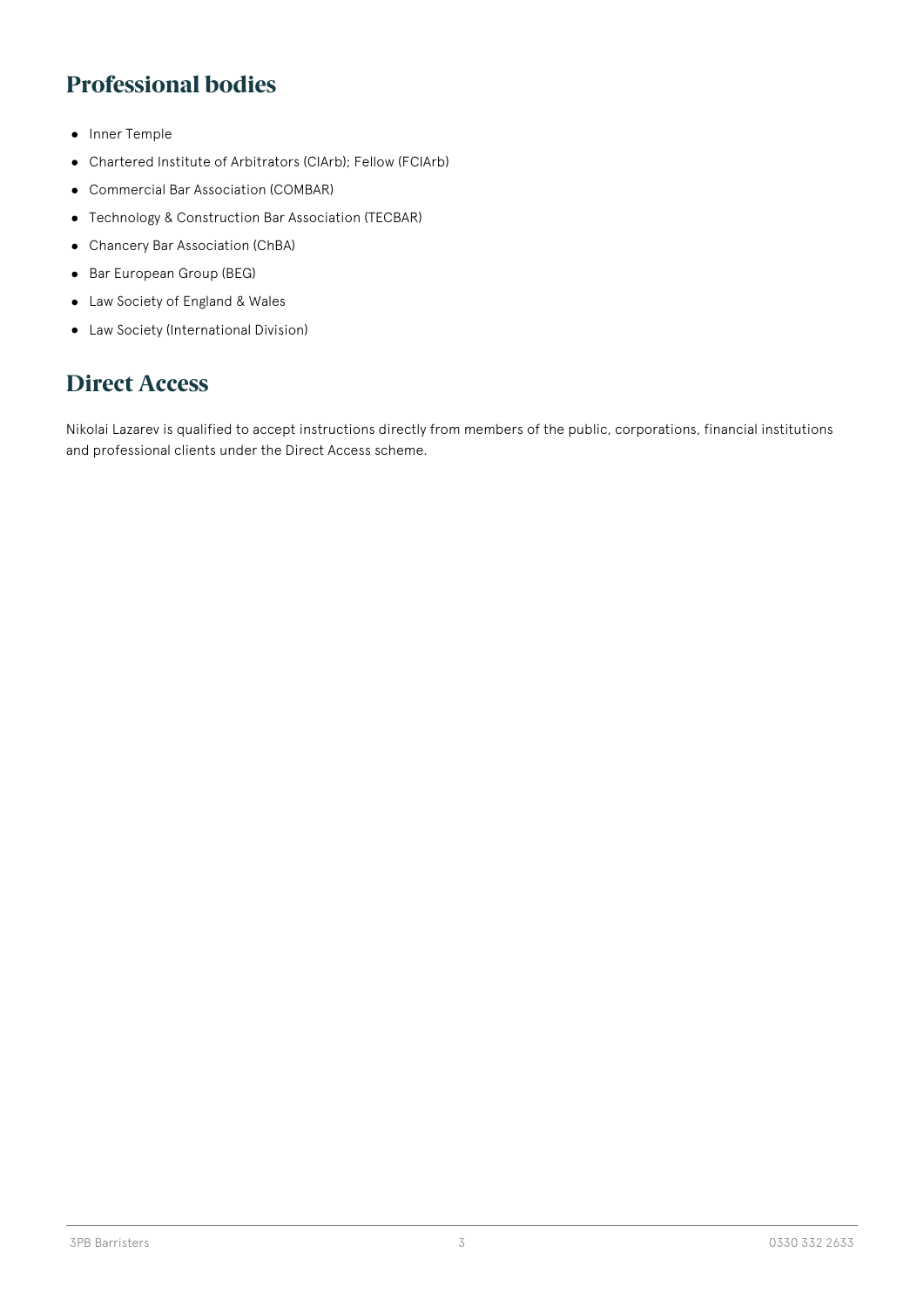## **Expertise**

## **Commercial**

Nikolai has extensive experience in a broad spectrum of complex cross-border commercial litigation, with particular expertise in joint ventures, civil fraud, banking & finance, contractual disputes, commodities, various injunctive relief, asset tracing and recovery, company and partnership (including insolvency), trusts and claims against fiduciaries and trustees, and commercial property disputes.

### **International Commercial Litigation**

- Acting for a co-defendant in a \$6bn dispute involving a state-owned Central Asian Bank.
- Acting for a leading German re-insurance company in various re-insurance claims.
- Advising an international entrepreneur in his claim against a trading house in respect of losses arising from FX trading.
- Acting for the owner of a leading Russian supermarket chain in a breach of contract action against former business partners, including advice on obtaining a worldwide freezing order and other interim relief.
- Advising a leading Irish bank in a dishonoured Letter of Credit dispute with an Indian counterparty.
- Advising an Icelandic bank on obtaining freezing injunctions.

### **Corporate Finance**

- Advising Kazakh and Chinese state oil firms on the acquisition of one of the largest Kazakh upstream enterprises as part of a \$10bn 'loan for oil' deal.
- Advising a multinational renewable energy enterprise on a \$1bn IPO with a private placement and subsequent rights issue.
- Advising a \$1bn+ investor on the takeover of a leading European football club.
- Advising a London-listed Russian mining and exploration company on the acquisition of a major gold mine in Southeastern Russia.
- Advising a London-listed South American petroleum production and development company on fulfilling compliance requirements on the London Stock Exchange.
- Advising a London-listed media technologies corporation on an issuance of loan notes.

### **Banking & Finance**

- Advising a leading international bank on a €400m Sukuk issuance.
- Advising the government of Turkey on its sovereign note issuance programme.
- Advising on a major financing of twenty fixed-wing aircraft for a Middle Eastern airline.
- Advising a leading UK bank on the financing of three fixed-wing aircraft and two Eurocopters.

### **Art & Artefacts**

- Advising an art collector on the sale of a painting by Amedeo Modigliani raising complex aspects of provenance.
- Advising an art investor on the acquisition of a painting by Anthony van Dyck and dealing with issues of attribution and provenance.
- Advising an art dealer on the sale of a famous Andy Warhol artwork.
- Advising an art dealer on the acquisition of several Old Masters, raising complex issues around Nazi-looted art, provenance and title.
- Advising an art collector and investor in his title dispute with a leading international gallery concerning two semi-precious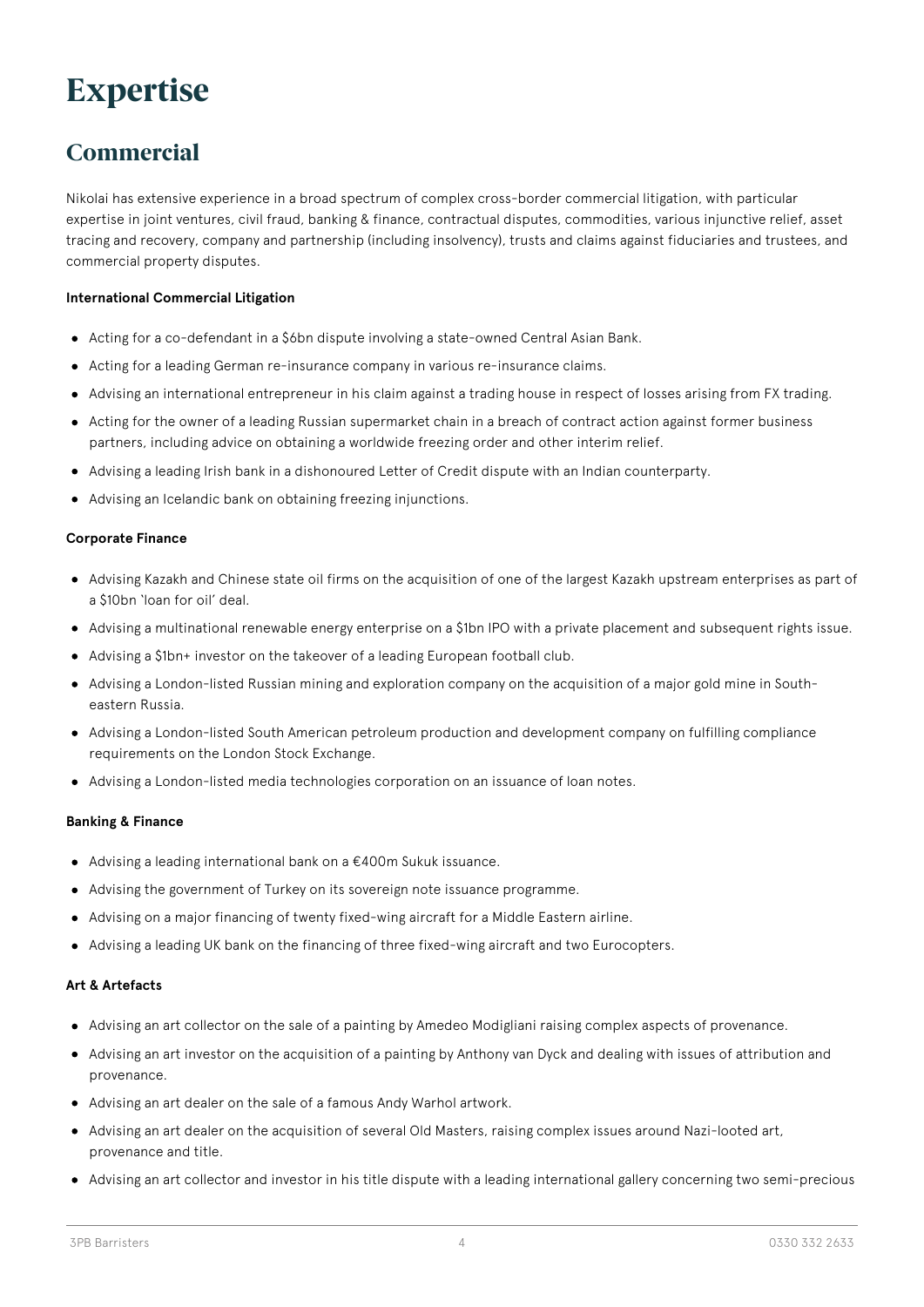stone sculptures.

- Advising a leading international art gallery in its joint venture with an art collector and artist.
- Advising an artist on the recovery of his artworks following a dispute with an international gallery.
- Advising an art investor on the acquisition of a rare Persian carpet and rare blue diamond.

### **Taxation**

- Advising a consortium of leading European banks on tax implications relating to a number of aircraft sale and leaseback arrangements.
- Advising a major international corporation on corporate reorganisation and setting up tax-efficient business structures.
- Advising a Russian zinc producer on taxation aspects relating to its winding-up process.
- Advising various ultra-high-net-worth individuals on setting up tax efficient business- and asset-holding structures.

## **Construction and engineering**

Nikolai's legal practice includes litigation, arbitration, advocacy and advisory work in disputes and commercial projects relating to technology, construction, engineering, energy and renewable resources.

- Advising a private consortium on the syndication of a €2.2bn loan for the Elefsina-Korinthos-Patras-Pyrgos-Tsakona toll road, one of Greece's largest infrastructure projects.
- Advising a major Asian electricity distribution company on the restructuring and relocation of assets.
- Advising a major global hotel chain on a real estate portfolio restructuring, including advice on new property development projects.
- Advising a Namibian desalination plant on its decommissioning process and international asset sale.
- Advising a real estate investor on the acquisition of a multimillion-pound London-based commercial real estate portfolio, including units under construction.

## **Family**

Nikolai has extensive experience of representing parties in the full range of financial remedies arising out of the breakdown of relationships between married and unmarried couples. These matters often involve complex international asset tracing and recovery, and working with forensic accountants and detectives in locating and freezing hidden matrimonial assets held through complicated webs of corporate entities, trusts and family members. He is often instructed to represent high-networth parties seeking to protect their assets on divorce or separation, which requires emotional sensitivity combined with robust tactical arguments to achieve the client's objectives.

- Advising the wife of a Russian billionaire in respect of her entitlement on divorce, as well as complex aspects relating to matrimonial asset tracing and recovery.
- Advising the common-law wife of a Middle Eastern billionaire and securing a successful multi-million US dollar settlement following his initial refusal to undertake paternity testing to prove his fatherhood of her son.
- Advising a prominent international entrepreneur on protecting his financial interests following aggressive demands made by his wife during their divorce.
- Advising a wife in a high-profile multimillion-pound divorce settlement following successful tracing and recovery of assets belonging to her husband.
- Advising the ex-wife of a prominent billionaire in connection with obtaining (an additional) financial remedy by 'reopening' her foreign divorce under Part III of the Matrimonial and Family Proceedings Act 1984.
- Advising numerous prominent clients on complex issues pertaining to pre- and post-nuptial agreements before, during